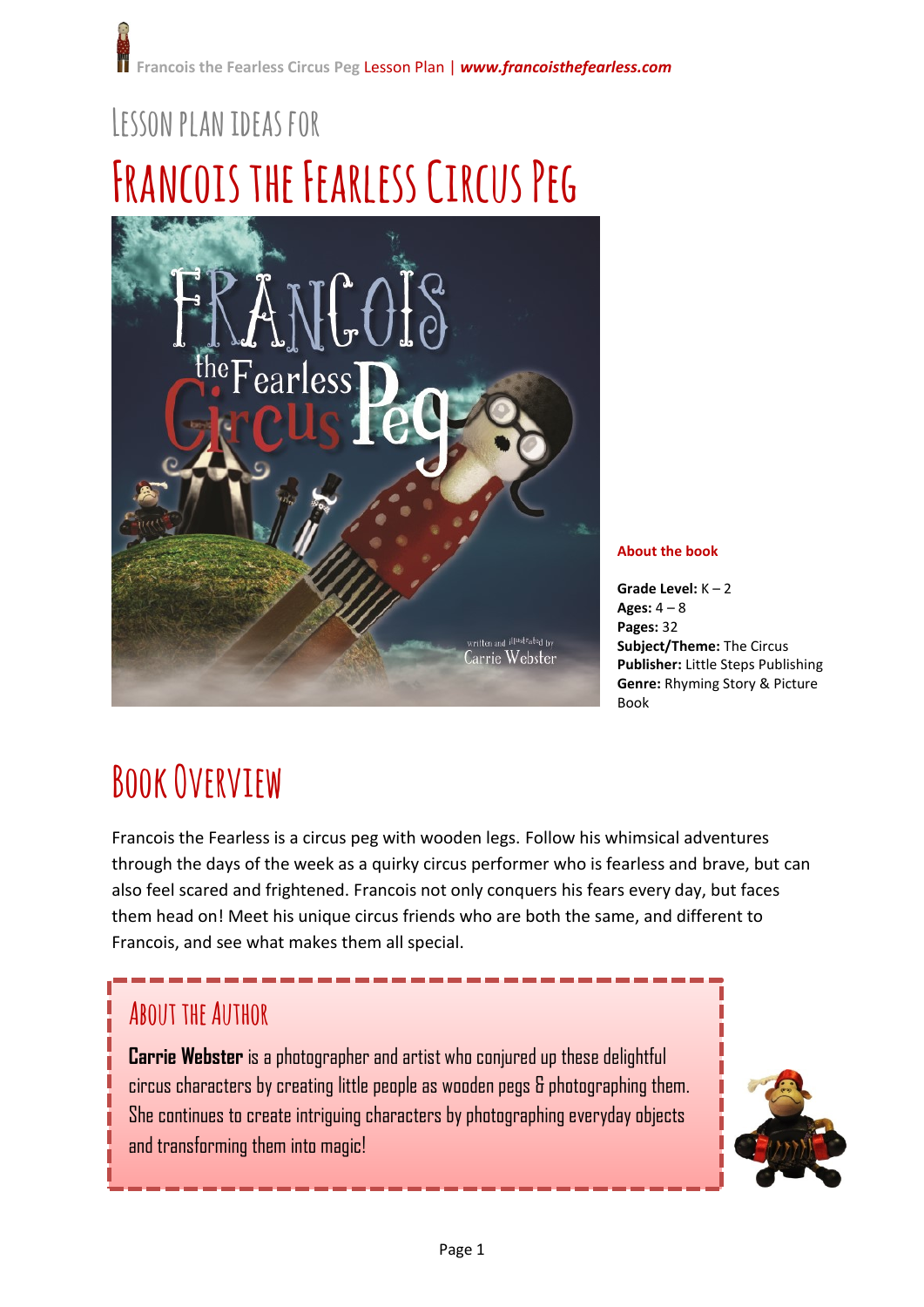## **Pre-reading activity**

Look at the front cover and discuss what the story might be about. What do the title and cover illustrations tell us? Does the description on the back cover give more information?

#### **After readingactivities**

- \* Think of words and phrases to describe Francois in this story. Look through the text to find words and phrases that the author uses.
- $\mathbf{\hat{P}}$  Francois would go to the end of the world for his friends. What do you think this means? Discuss.
- $*$  Write down or discuss all the different circus characters that you can see in the book. Which one is your favourite and why?
- List other kinds of activities would you do in a circus?
- ❖ Is this book an example of a make-believe story or a true story? Explain your answer.
- ❖ Write a story about a day in the life of you being a circus performer. Choose a circus activity that you think you might be good at or you would like to do. What would you need to do to practice? How would you feel when you were performing? How dangerous would it be?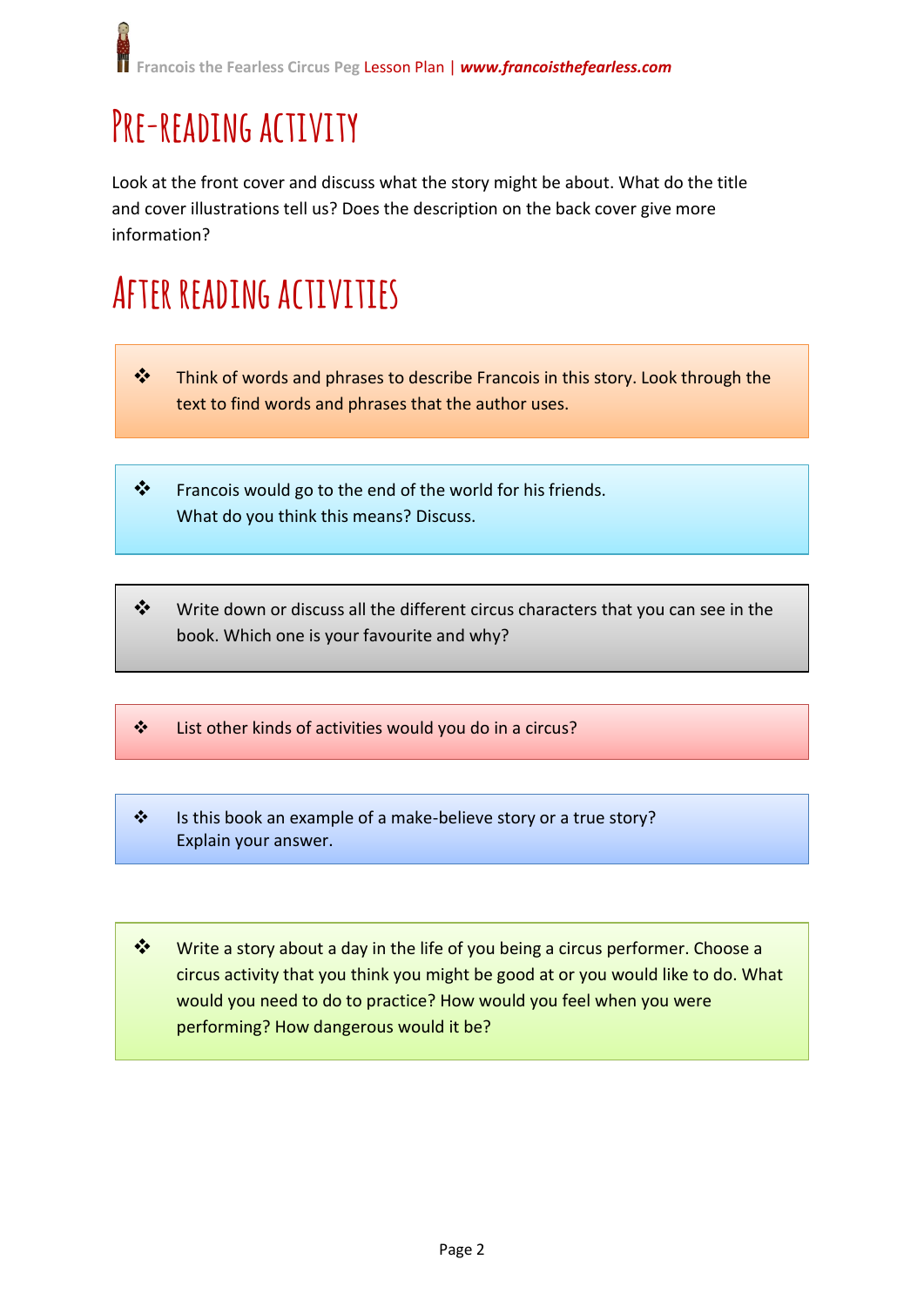#### **Other themes to discuss – written or verbal**

- Francois is scared of doing lots of things, but he still does them anyway. When have you been scared of doing something, but have done it anyway? How did you feel after you'd done it?
- Feelings do you think everyone feels scared sometimes?

#### **Science**

**Fascinating Facts.** Help students to research elephants to learn more about these magnificent creatures, using non-fiction reference materials. Have partners or groups work together to create a list of 10 fascinating facts about elephants and present it to the class.



### **Art & Craftactivities**

Printout materials for these activities and more detail are available in the Art and Craft Activities downloadable PDF here:

- **Make character circus puppets.** Print and then cut out the characters to make puppets. Stick them to paddle pop sticks.
- **Create the characters using wooden dolly pegs.** Colour in the costumes before you cut them out and stick them on to the pegs.
- Draw yourself as a circus performer doing something fun.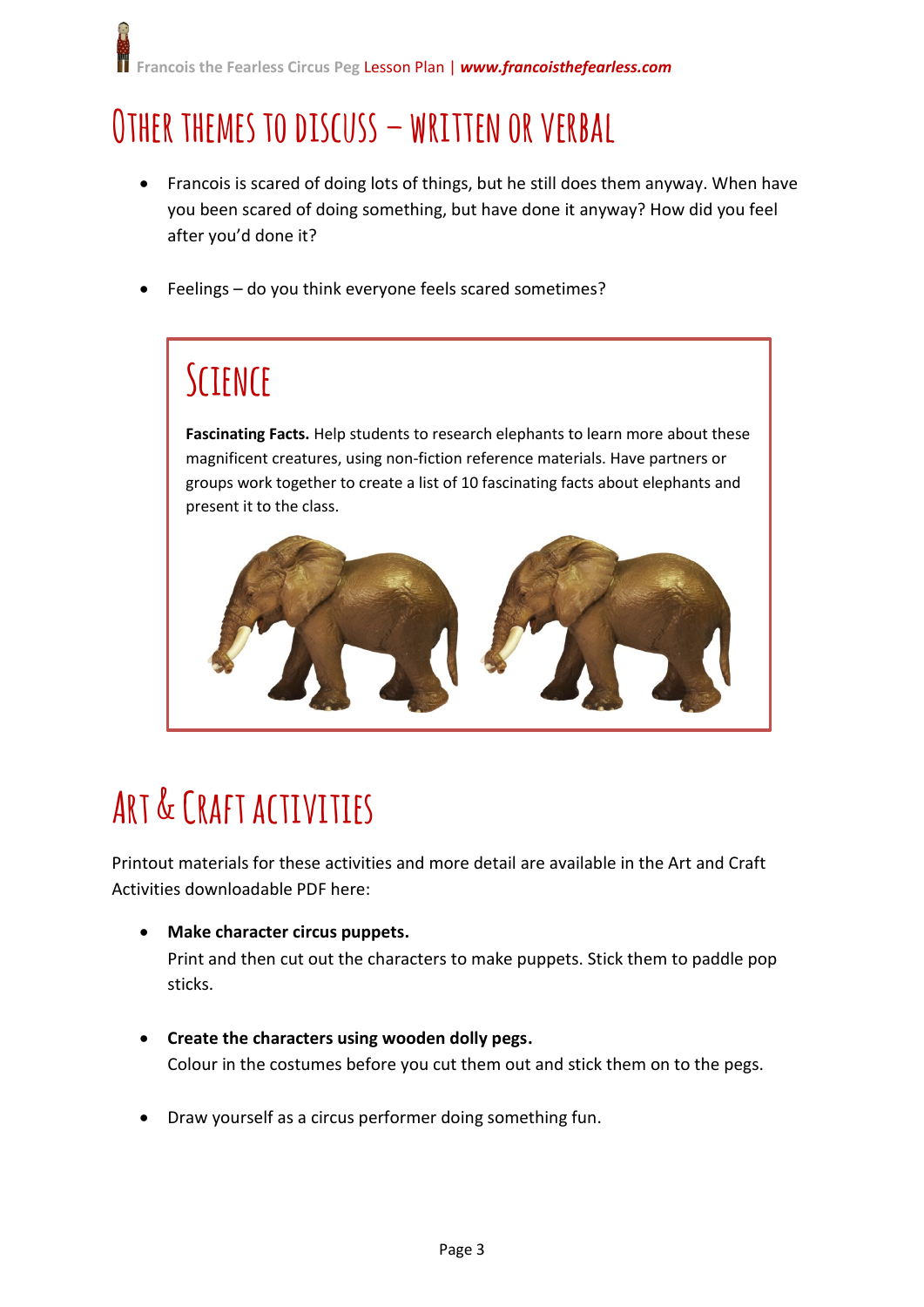#### **Worksheet activities**

These activities have a corresponding worksheet provided at the end of this document that you can print out and distribute to your class.

#### **Activity 1 – Same and different** (See Page 5)

Francois says that he is different and the same as you. In what ways are you the same as Francois? In what ways are you different? Why do you think we are all different? In what ways are we different? In what ways are we the same? Choose from a list of statements and if they are true or false for you. Some of the statements are ambiguous.

**Activity 2 – Rhyming Words cards** (See Page 6) Cut the cards out and match the word pairs that rhyme.

**Activity 3 – Words and Meanings** (See Page 8) Write down or talk about the meanings of these words.

#### **Activity 4 – Days of the Week cards** (See Page 9)

Cut the cards out and sort them into the right order for the days of the week. On which days was Francois scared? Which days was he happy? Were there days when he was both?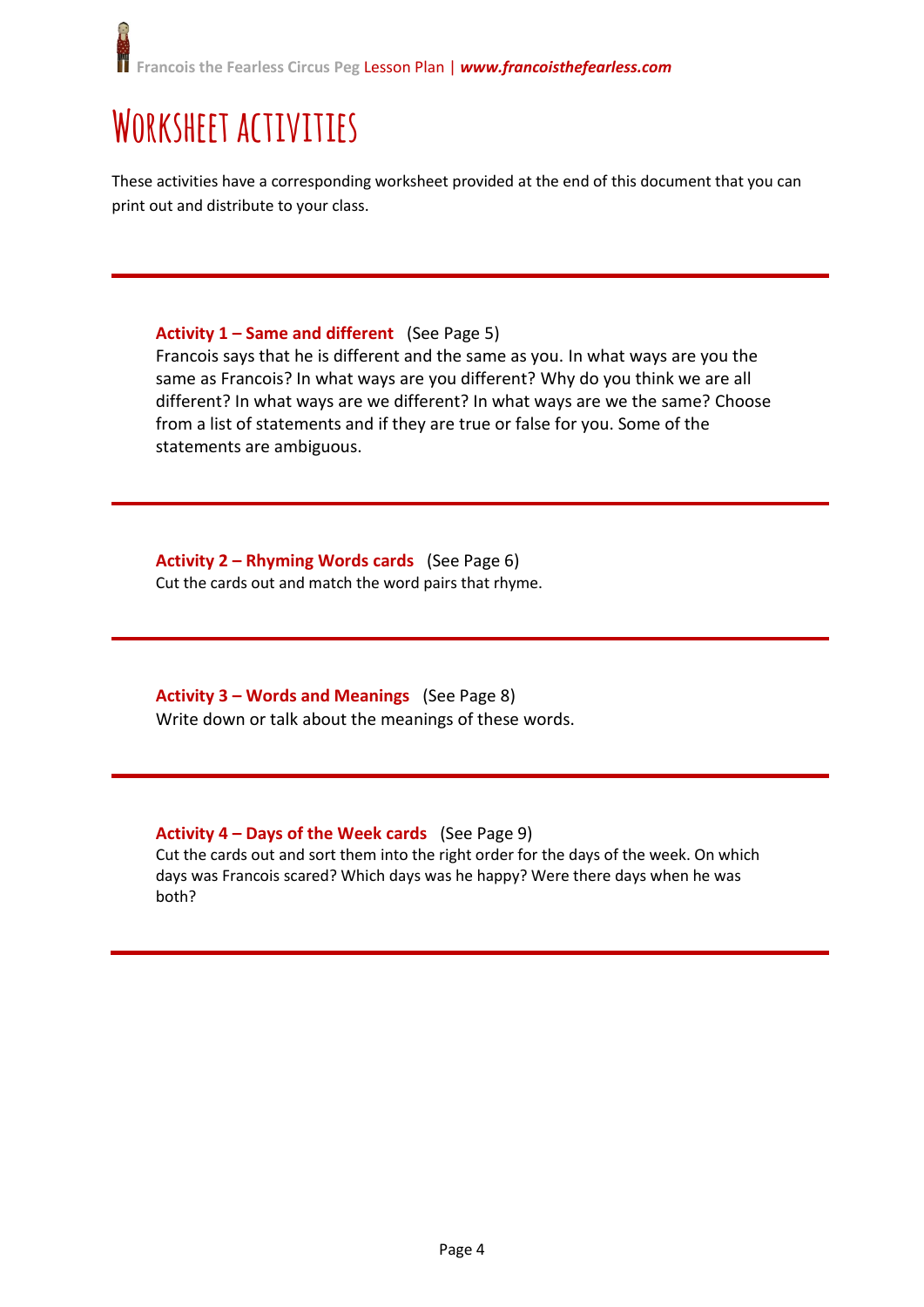**CANNOT Francois the Fearless Circus Peg** Lesson Plan | *www.francoisthefearless.com*

#### **ACTIVITY1 – Same and Different**

**On the list below, choose which statements are a YES or NO by ticking your answer.**

| I sometimes feel frightened     | <b>YES</b> | <b>NO</b> |
|---------------------------------|------------|-----------|
| I have two wooden legs          | <b>YES</b> | <b>NO</b> |
| I am a circus peg               | <b>YES</b> | <b>NO</b> |
| I love elephants                | <b>YES</b> | <b>NO</b> |
| My name is Francois             | <b>YES</b> | <b>NO</b> |
| My friends are all special      | <b>YES</b> | <b>NO</b> |
| I can walk on a tightrope       | <b>YES</b> | <b>NO</b> |
| I sometimes feel scared         | <b>YES</b> | <b>NO</b> |
| I work in a circus              | <b>YES</b> | <b>NO</b> |
| I love lions                    | <b>YES</b> | <b>NO</b> |
| I sometimes feel proud          | <b>YES</b> | <b>NO</b> |
| I feed the lions on Fridays     | <b>YES</b> | <b>NO</b> |
| I am a character in a story     | <b>YES</b> | <b>NO</b> |
| I am unique                     | <b>YES</b> | <b>NO</b> |
| I sometimes pretend to be brave | <b>YES</b> | <b>NO</b> |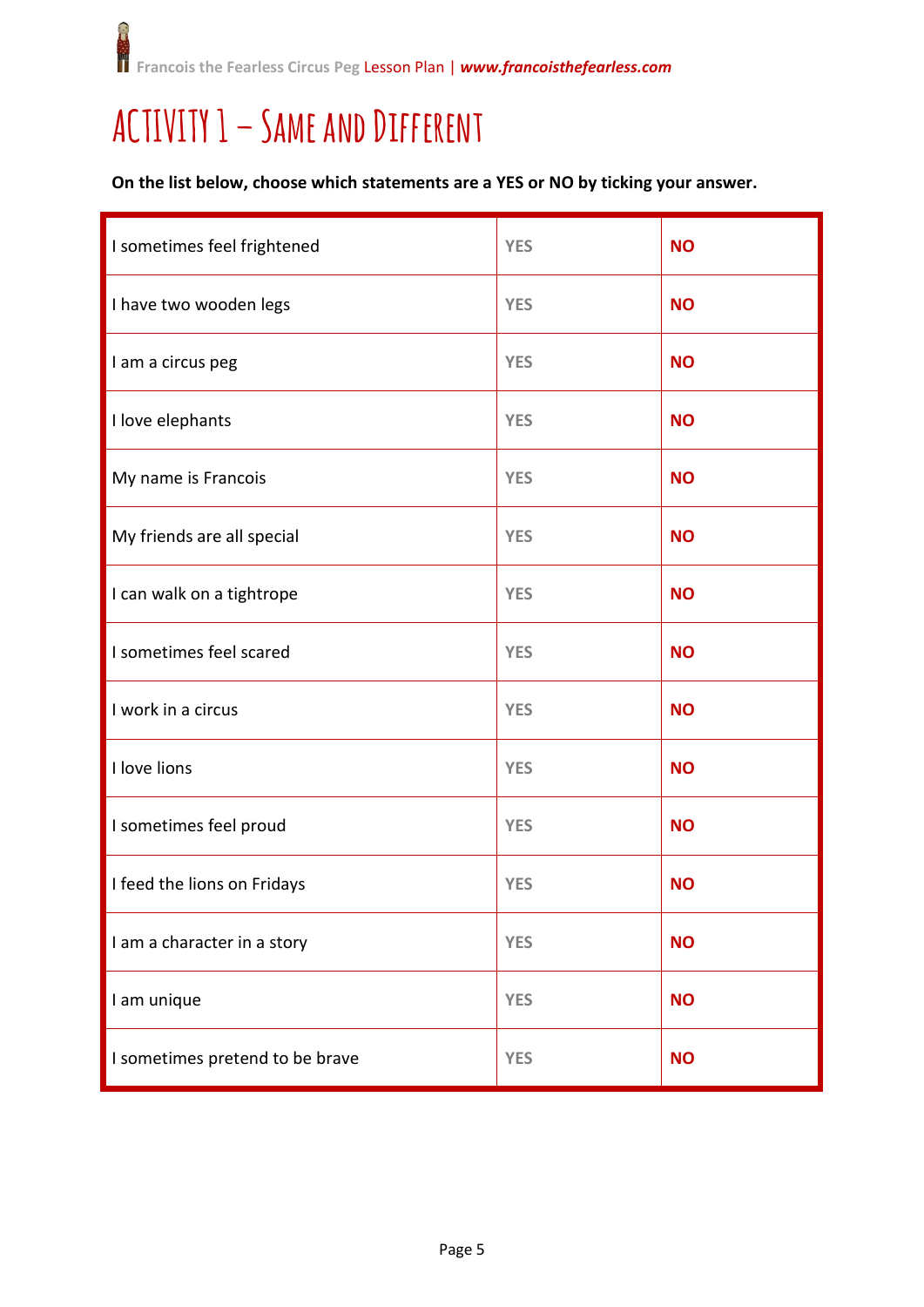$\mathbf{C}$ iĝi **Francois the Fearless Circus Peg** Lesson Plan | *www.francoisthefearless.com*

#### **ACTIVITY 2 – Rhyming Words**

**Cut the cards out and match the word pairs that rhyme.**

| Peg   | <b>Strong</b> |
|-------|---------------|
| Sky   | <b>Dread</b>  |
| Fears | <b>Before</b> |
| Wrong | Friend        |
| Fly   | Around        |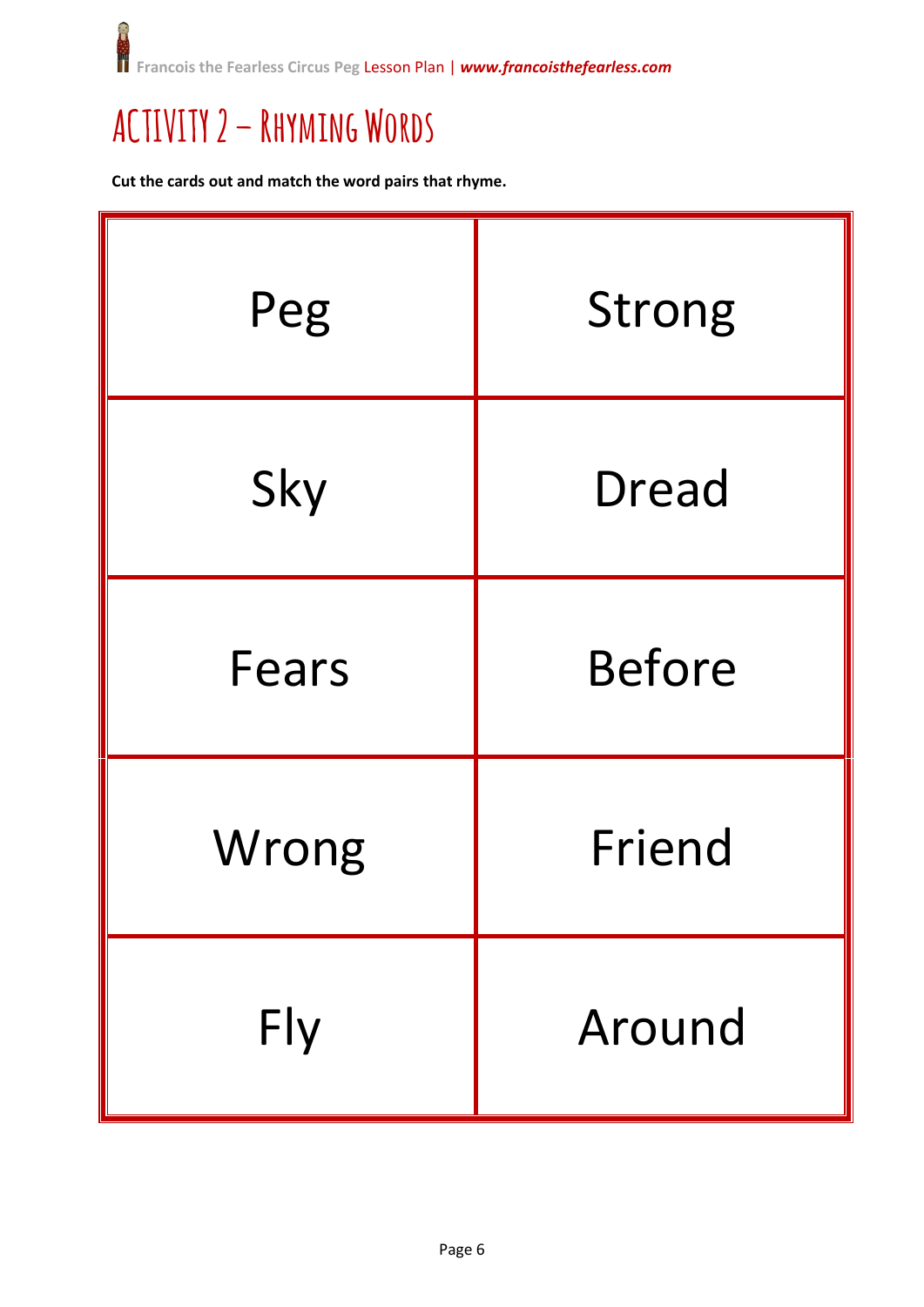| Leg         | Cheers |  |
|-------------|--------|--|
| Air         | Know   |  |
| <b>Head</b> | Floor  |  |
| End         | Show   |  |
| Ground      | Care   |  |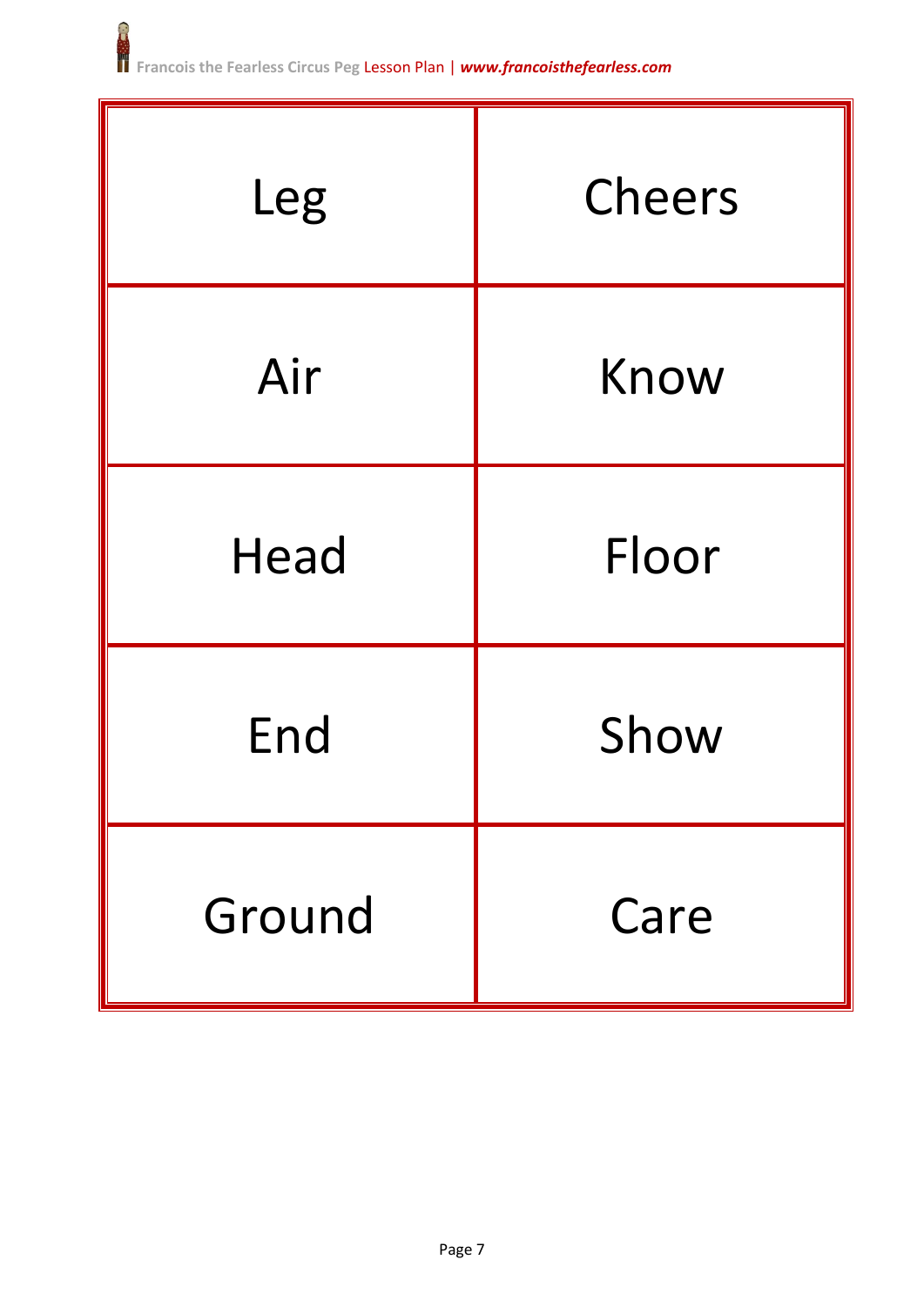#### **ACTIVITY 3 – Words and meanings**

Write down or talk about the meanings of these words:

| Curious       | Meaning: |
|---------------|----------|
| Triumph       | Meaning: |
| Amazed        | Meaning: |
| Contract      | Meaning: |
| Soar          | Meaning: |
| Propelled     | Meaning: |
| Dread         | Meaning: |
| Equate        | Meaning: |
| Pride         | Meaning: |
| Massive       | Meaning: |
| Extraordinary | Meaning: |